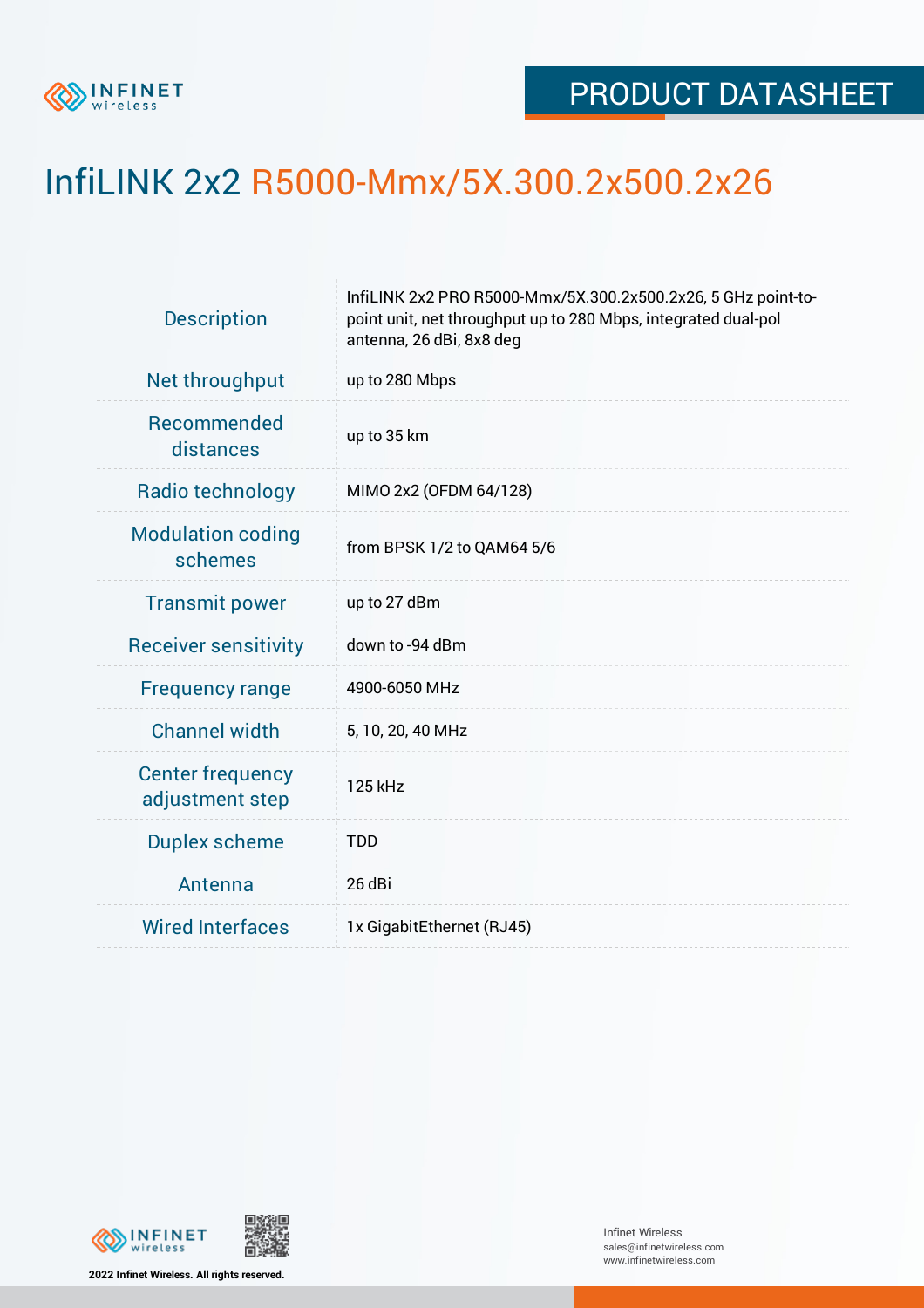

## PRODUCT DATASHEET

## InfiLINK 2x2 R5000-Mmx/5X.300.2x500.2x26

| <b>Consumption</b>         | up to 20 W                                                                                                                                                                                                                                                                                                                 |                              |                       |                          |              |                 |  |  |
|----------------------------|----------------------------------------------------------------------------------------------------------------------------------------------------------------------------------------------------------------------------------------------------------------------------------------------------------------------------|------------------------------|-----------------------|--------------------------|--------------|-----------------|--|--|
| <b>Power options</b>       | 110-240 VAC @ 50/60 Hz, ±4356 VDC                                                                                                                                                                                                                                                                                          |                              |                       |                          |              |                 |  |  |
| <b>Outdoor Unit (ODU)</b>  | 371 x 371 x 90 mm, 3,4 kg                                                                                                                                                                                                                                                                                                  |                              |                       |                          |              |                 |  |  |
|                            |                                                                                                                                                                                                                                                                                                                            |                              |                       |                          |              |                 |  |  |
| <b>Part Number Options</b> | Prefix<br>R5000-                                                                                                                                                                                                                                                                                                           | Freq.<br><b>Band</b><br>$5X$ | <b>Bitrate</b><br>300 | Output<br>Power<br>2x500 | Ant.<br>2x26 | Capacity<br>300 |  |  |
| <b>Part Number Example</b> | <b>Mmx</b><br>R5000-Mmx/5X.300.2x500.2x26                                                                                                                                                                                                                                                                                  |                              |                       |                          |              |                 |  |  |
| <b>Packing List</b>        | - Outdoor unit R5000-Mmx/5X.300.2x500.2x26 - 1 pcs.<br>- Power Supply IDU-BS-G - 1 pcs.<br>- Power Cord - 1 pcs.<br>- Connector - 1 pcs.<br>- Standard RJ-45 connector - 1 pcs.<br>- Shielded RJ-45 connector - 1 pcs.<br>- RJ-45 Plug Cap - 1 pcs.<br>- MONT-KIT-85 Mounting kit - 1 pcs.<br>- Quick Start Guide - 1 pcs. |                              |                       |                          |              |                 |  |  |



**2022 Infinet Wireless. All rights reserved.**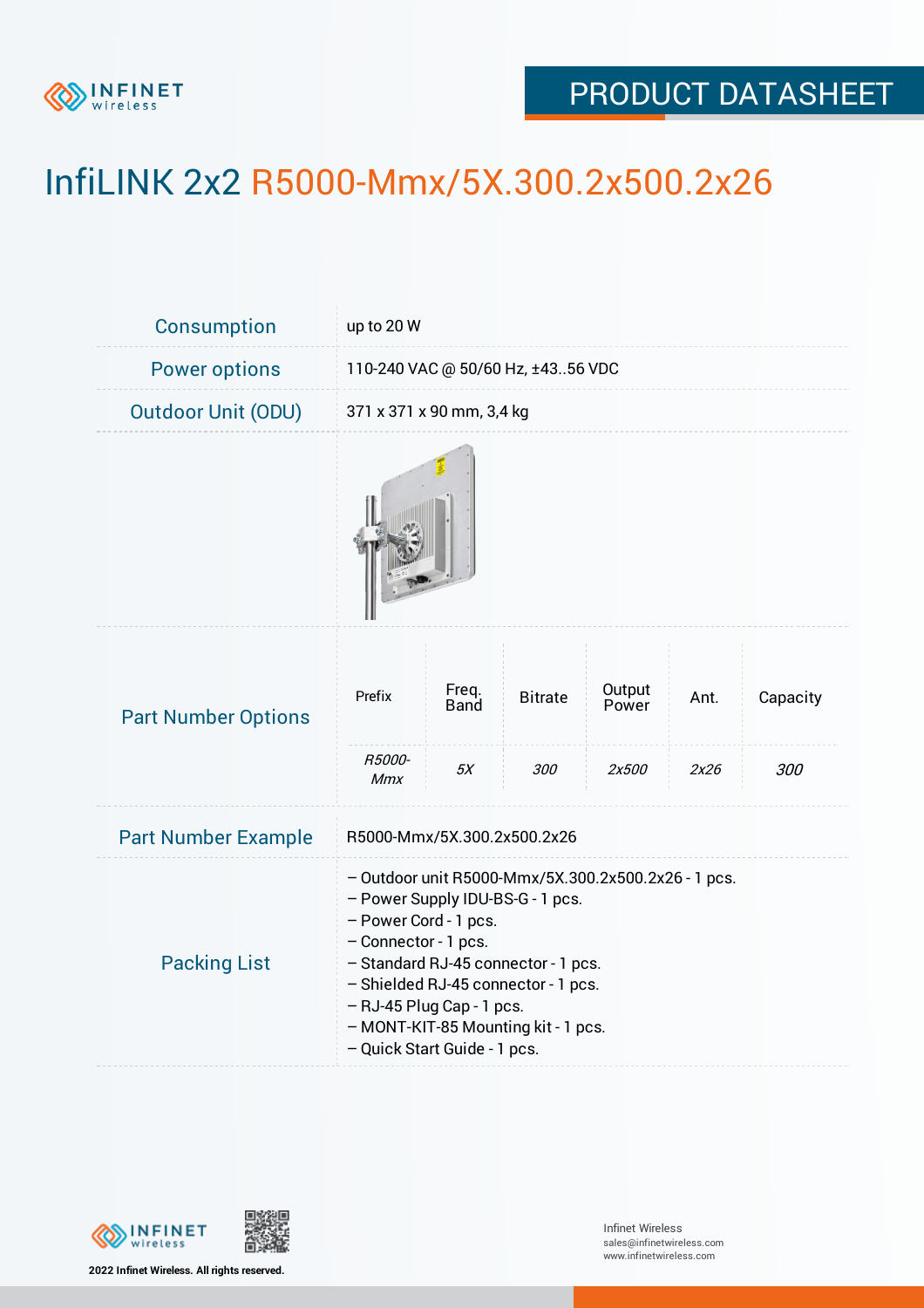

## PRODUCT DATASHEET

# InfiLINK 2x2 R5000-Mmx/5X.300.2x500.2x26

### Features

#### **RADIO**

- **Voice/RTP Aware Superpacketing**
- **DFS**
- **Automatic Bitrate Control** Þ
- Þ **Automatic Transmit Power Control**
- ь **TDD synchronization using AUX-ODU-SYNC (excluding Smn/Lmn)**
- **Spectrum Analyzer mode** ۰
- **Channel testing tools** ١

#### **NETWORKING**

- **Ethernet-over-IP and IP-over-IP tunneling**
- **ARP protocol support** ٠
- ۱ **MAC/IP filtering**
- Þ **Full-fledged 2nd layer switch**
- Þ **RIPv2 / OSPFv2 /static routing**
- **L2/L3 Firewall** Þ
- **NAT (multipool, H.323-aware)** Þ
- Þ **DHCP client/server/relay**

#### **MANAGEMENT FEATURES**

- **Various Management Protocols: HTTP, HTTPS, Telnet, SSH, SNMP v1/2c/3 (MIB-II and proprietary MIBs)**
- **Graphical User Interface**
- **LED Indication: power status, wireless and wired link status, signal level**
- **Antenna alignment tool**
- ٠ **Automatic software update**
- **Online monitoring with proprietary EMS InfiMONITOR.**

#### **QUALITY-OF-SERVICE**

- **17 priority queues**
- **IEEE 802.1p support**
- **IP TOS / DiffServ support**
- ٠ **Full voice support**
- **Traffic limiting (absolute, relative, mixed)** ٠
- **Traffic redirection**